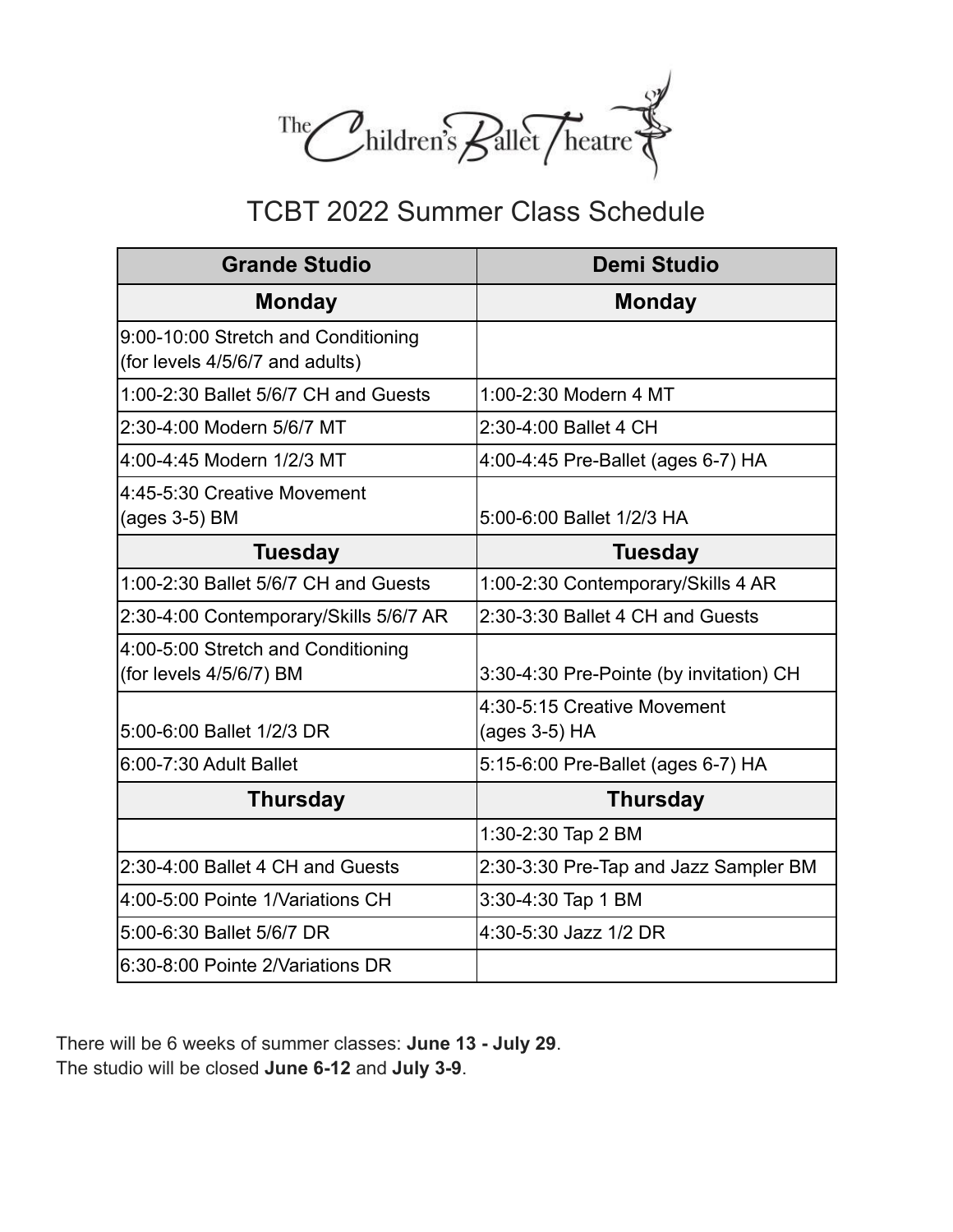### 2022 Summer Tuition

(6 weeks of classes)

| <b>Hours of Class Per Week</b> | <b>Total Cost for the Summer</b>              |
|--------------------------------|-----------------------------------------------|
| 45 minutes                     | \$80.00<br>(Pre-Ballet and Creative Movement) |
| 1 hour                         | \$100.00<br>(if only taking 1 class)          |
| 1 hour                         | \$110.00                                      |
| 1.5 hours                      | \$130.00                                      |
| 2 hours                        | \$150.00                                      |
| 3 hours                        | \$160.00                                      |
| 4 hours                        | \$170.00                                      |
| 5 hours                        | \$180.00                                      |
| <b>Unlimited hours</b>         | \$250.00                                      |

There is **no drop-in price**. Just count up the hours and weeks that you can come.

Example: 2 hours a week (regularly \$150.00) but can only attend 3 of the 6 weeks, the cost would be \$75.00.

#### **Private Lessons**

Single dancer. Build confidence. Obtain a goal more quickly. Work on specific techniques. Learn a variation. Many skills can be used for our privates.

These fill up quickly. Please contact Chelsea@childrensballettheatre.com for dates and times.

- 30 mins: \$30.00
- 1 hr: \$60.00